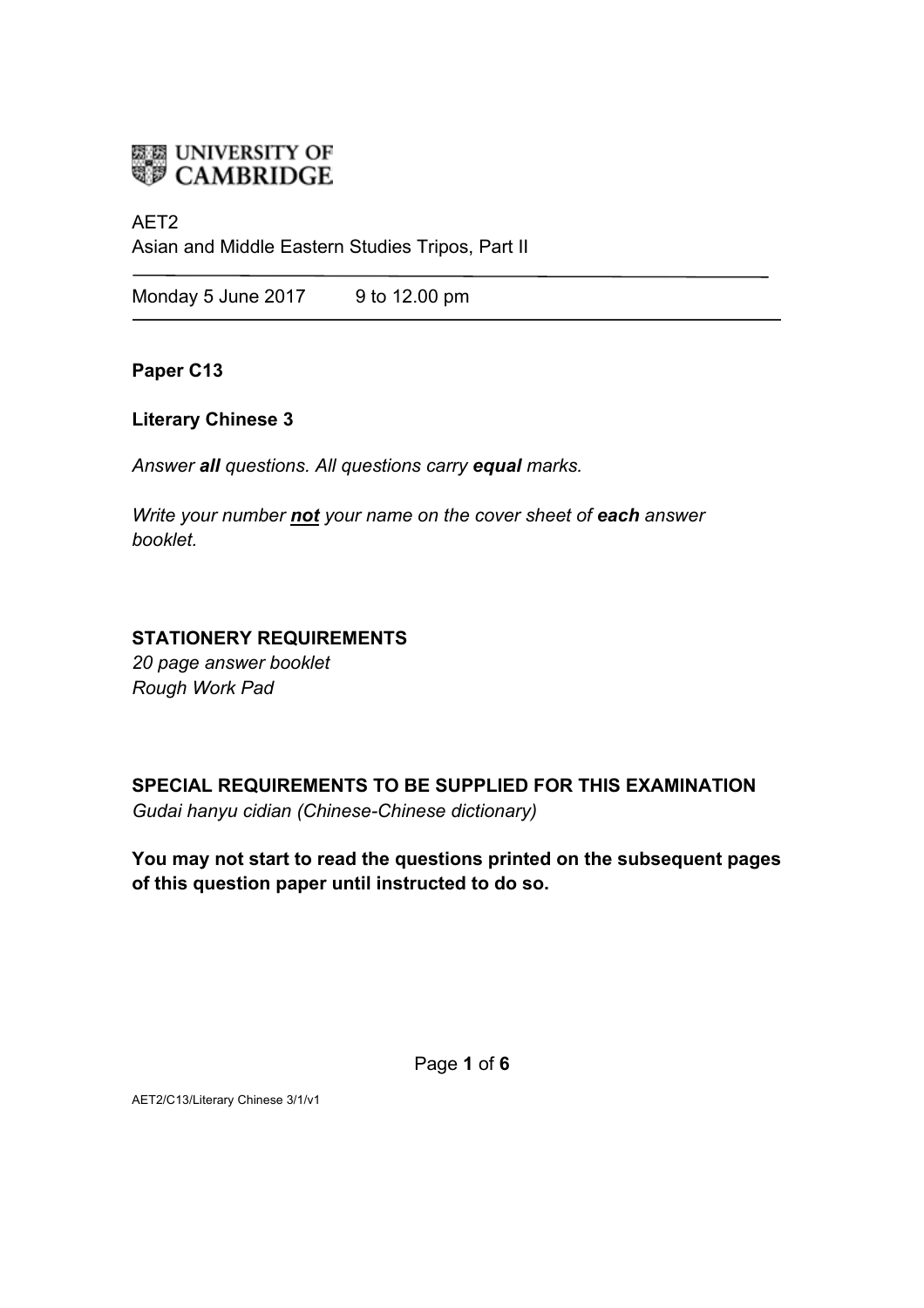#### **1) SEEN.** Translate into English

文子問德。老子曰:畜之養之,遂之長之,兼利無懌,與天地合,此之謂德 。何謂仁?曰:為上不矜其功,為下不羞其病,大不矜,小不偷,兼愛無私, 久而不衰,此之謂仁也。何謂義?曰:為上則輔弱,為下則守節,達不肆意, 窮不易操,一度順理,不私枉橈,此之謂義也。

何謂禮?曰:為上則恭嚴,為下則卑敬,退讓守柔,為天下雌,立於不敢, 設於不能,此之謂禮也。故脩其德則下從令,脩其仁則下不爭,脩其義則 下平正,脩其禮則下尊敬,四者既脩,國家安寧。故物生者道也,長者德 也, 愛者仁也, 正者義也, 敬者禮也。不畜不養, 不能遂長, 不慈不愛, 不能成遂,不正不匡,不能久長,不敬不寵,不能貴重。故德者民之所貴 也,仁者民之所懷也,義者民之所畏也,禮者民之所敬也,此四者,文之 順也, 聖人之所以御萬物也。君子無德則下怨, 無仁則下爭, 無義則下暴, 無禮則下亂,四經不立,謂之無道,無道不亡者,未之有也。

老子曰: 至德之世,賈便其市,農樂其野,大夫安其職,處士脩其道,人 民樂其業,是以風雨不毀折,草木不夭無,河出圖,洛出書。及世之衰也, 賦斂無度,殺戮無止,刑諫者,殺賢士,是以山崩川涸,蠕動不息,野無 百蔬。故世治則愚者不得獨亂,世亂則賢者不能獨治, 聖人和愉寧靜, 生 也,至德道行,命也,故生遭命而後能行,命得時而後能明,必有其世而 後有其人。

*Wenzi*, Beijing: Zhonghua shuju, 2000, pp. 224-226.

AET2/C13/Literary Chinese 3/2/v1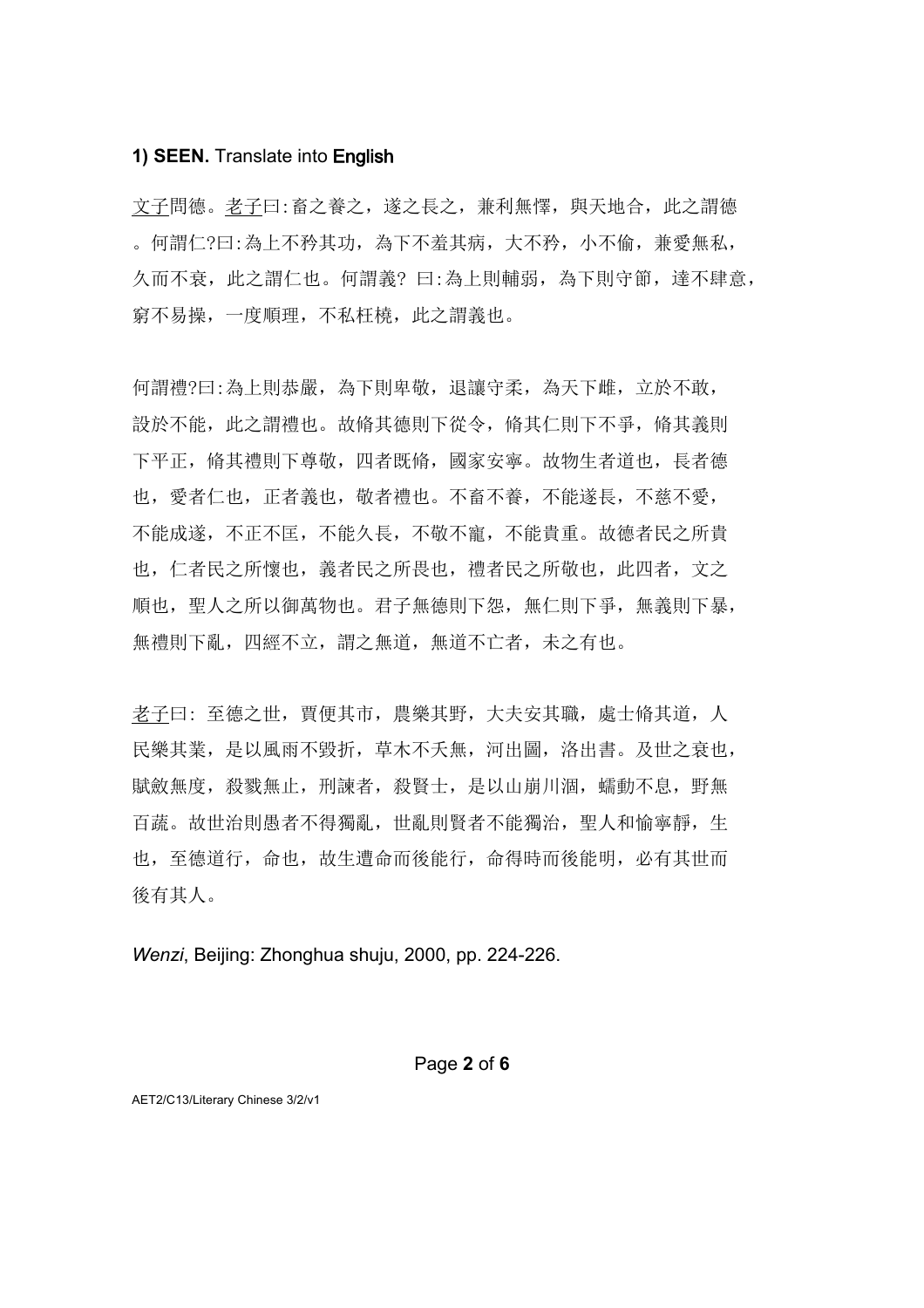## **2) UNSEEN.** Translate into English

**a)**

中印度

後藏西南四千餘里,有務魯木者,即佛經所云中印度也,世尊居之。金銀宮 闕, 與佛書所云無異。宮門外有池, 方廣百里, 白蓮如斗, 香氣著衣, 經月 不散,云即阿暫池也。天時寒暖,皆如三四月,粳稻再熟。無金銀,皆以貨 物交易。達賚喇嘛五歲一往覲。

聞雍正初年,鄂羅索發兵萬餘,驅猛象數百來鬥,欲奪其地。世尊持禁咒, 遣毒蟒數千往禦。鄂羅索懼,請受約束,蟒蛇瞬息不見。世尊云: "此嗔心 所致也,不嗔則無有矣。"因諭以此地人少,每十年當以童男女五百來獻, 令其自相配偶至今猶然。誠毅伯伍公云。

Yuan Mei, *Zi bu yu*, Yangzhou: Jiangsu Guangling guji keying she, p. 141.

| 後藏   | hòuzàng   | <b>Western Tibet</b>  |
|------|-----------|-----------------------|
| 務魯木  | Wùlŭmù    | Personal name         |
| 經月   | jīngyuè   | full moon             |
| 阿暫   | Āzàn      | Personal name         |
| 達賚喇嘛 | dálàilăma | Dalai Lama            |
| 往覲   | wăngjìn   | to go on a pilgrimage |
| 鄂羅索  | Èluósuŏ   | Personal name         |
| 禁咒   | jinzhòu   | a spell               |
| 蟒    | măng      | python                |

(TURN OVER)

Page **3** of **6**

AET2/C13/Literary Chinese 3/3/v1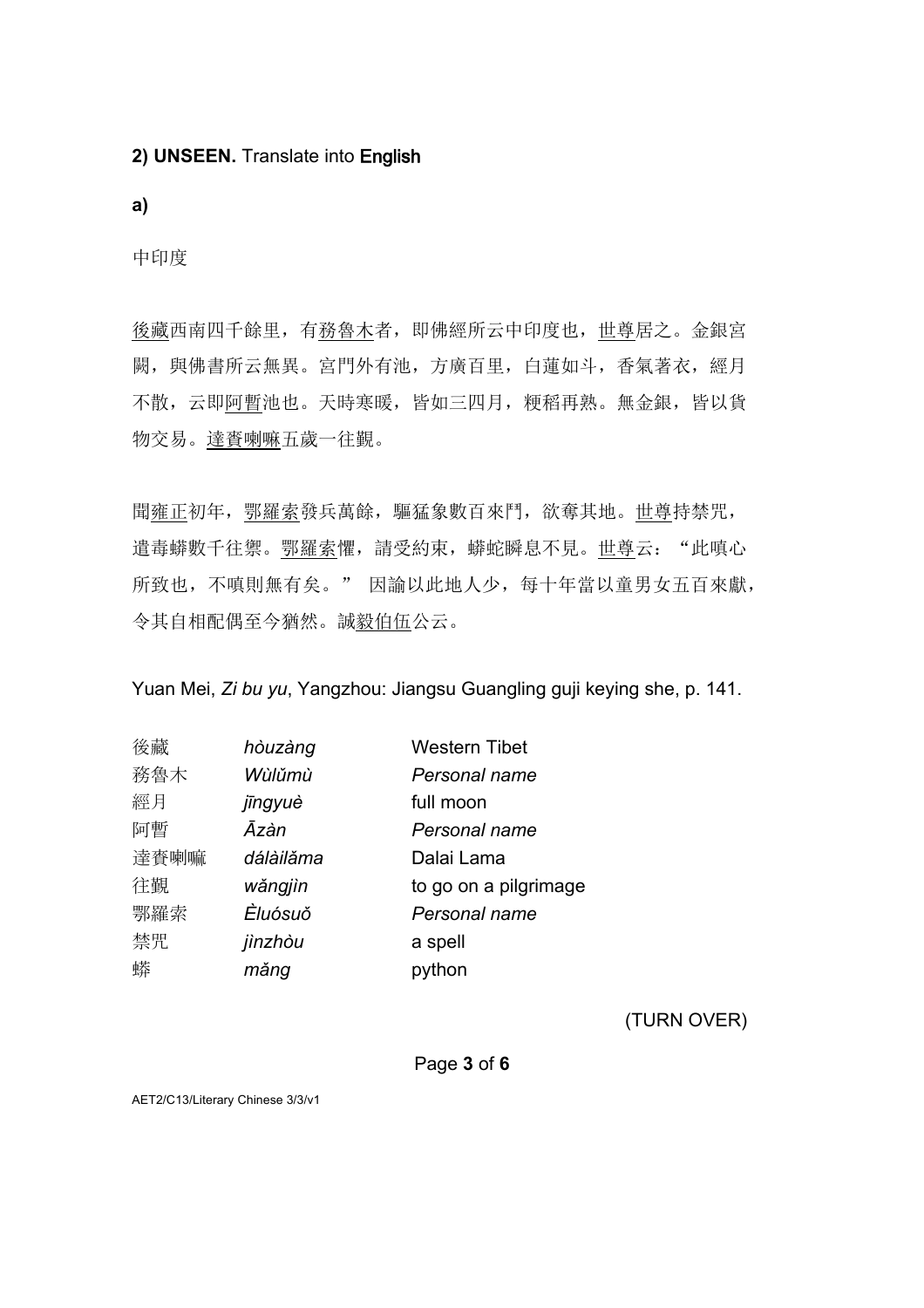| 約束  | yuēshù  | treaty, contract |
|-----|---------|------------------|
| 瞬息  | shùnxī  | in a flash       |
| 嗔   | chēn    | to be angry      |
| 配偶  | pèi'ŏu  | to mate          |
| 毅伯伍 | Yì Bówǔ | Personal name    |

## **b)**

登金陵鳳凰臺

| 鳳凰臺上鳳凰遊,鳳去臺空江自流。  |  |
|-------------------|--|
| 吳宮花草埋幽徑,晉代衣冠成古丘。  |  |
| 三山半落青天外, 二水中分白鷺洲。 |  |
| 總爲浮雲能蔽日,長安不見使人愁。  |  |

Li Bai, *Li Taibai quanji*, Beijing: Zhonghua shuju, 1977, p. 986.

| 吳 | Wú   | Proper noun               |
|---|------|---------------------------|
| 埋 | mái  | to bury                   |
| 픕 | Jìn  | Proper noun               |
| 總 | zōng | in all, total, in general |
| 蔽 | hì   | to cover, hide            |
|   |      |                           |

**3) READING COMPREHENSION.** Answer the **two** questions for each text. You do not have to translate the text. Your answers should be in **English.**

# **a)**

孔子遊於匡,宋人圍之數匝,而絃歌不惙。子路入見,曰:「何夫子之娛 也?」孔子曰:「來!吾語女。我諱窮久矣,而不免,命也;求通久矣,而

## Page **4** of **6**

AET2/C13/Literary Chinese 3/4/v1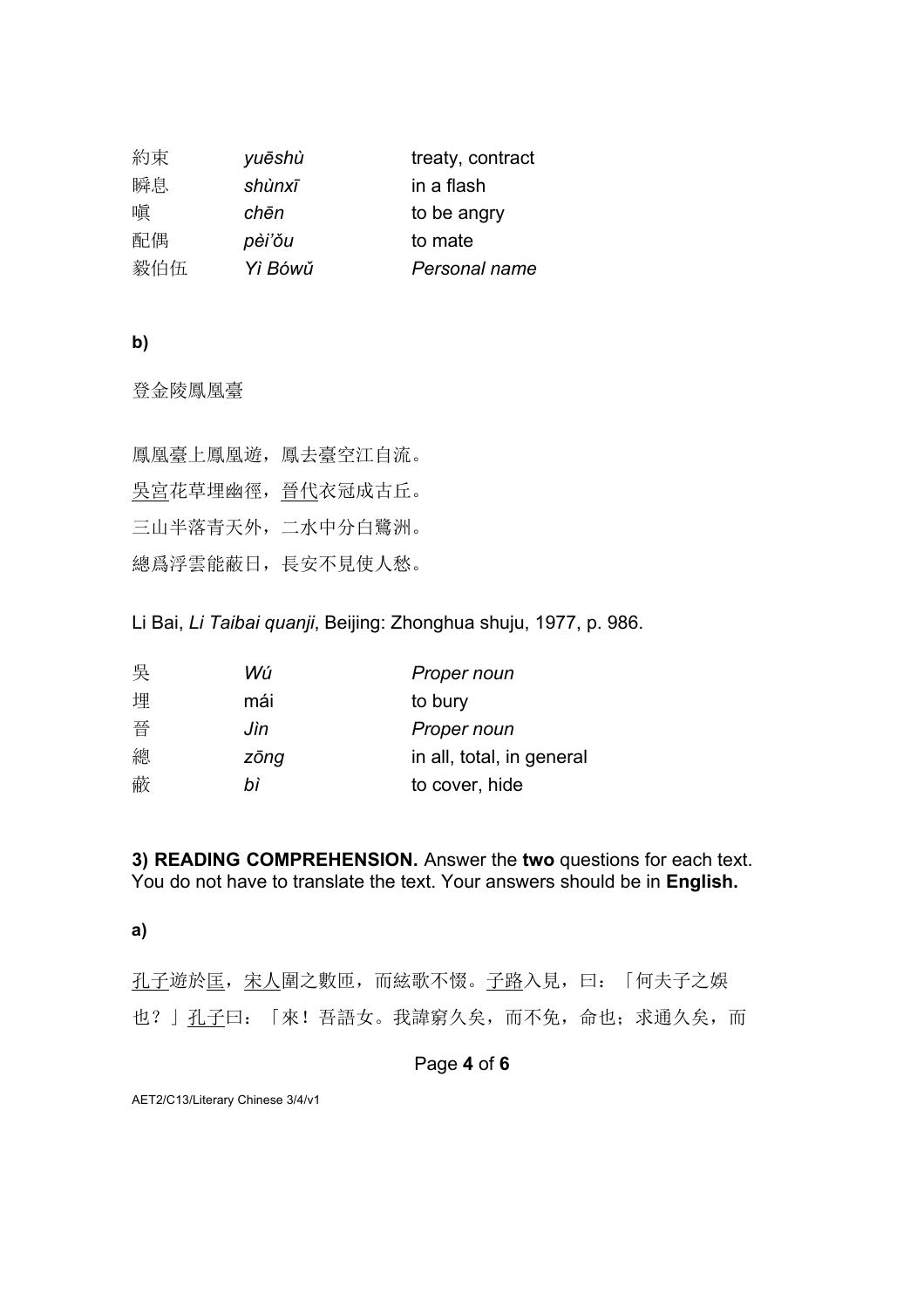不得, 時也。當<u>堯、舜</u>而天下無窮人, 非知得也, 當<u>桀, 紂</u>而天下無通人, 非知失也,時勢適然。夫水行不避蛟龍者,漁父之勇也;陸行不避兕虎者, 獵夫之勇也;白刃交於前,視死若生者,烈士之勇也;知窮之有命,知通之 有時,臨大難而不懼者,聖人之勇也。由處矣!吾命有所制矣。」無幾何, 將甲者進,辭曰:「以為陽虎也,故圍之;今非也,請辭而退。」

Zhuangzi, *Jijie*, Beijing Zhonghua Shuju, 1967 (p.145-146)

| 數匝  | shùzā       | en masse                                  |
|-----|-------------|-------------------------------------------|
| 諱窮  | huìgióng    | in dire straits                           |
| 適然  | shìrán      | to be a matter of course                  |
| 蛟龍  | jiāolóng    | sea serpents                              |
| 兕虎  | sìhŭ        | ferocious beasts (lit. rhinos and tigers) |
| 由處  | yóuchǔ      | to be self-evident                        |
| 無幾何 | wújīhé      | in a short time                           |
| 將甲者 | jiāngjiāzhě | leader                                    |
|     |             |                                           |

1. Why wasn't Confucius concerned with his situation?

2. Why did the leader let Confucius and his disciples go?

### **b)**

荊軻者,衛人也。其先乃齊人,徙於衛,衛人謂之慶卿。而之燕,燕人謂之 荊卿。荊卿好讀書擊劍,以術說衛元君,衛元君不用。其后秦伐魏,置 東郡, 徙衛元君之支屬於野王。荊軻嘗游過榆次, 與蓋聶論劍, 蓋聶怒而目 之。荊軻出,人或言復召荊卿。

(TURN OVER)

#### Page **5** of **6**

AET2/C13/Literary Chinese 3/5/v1